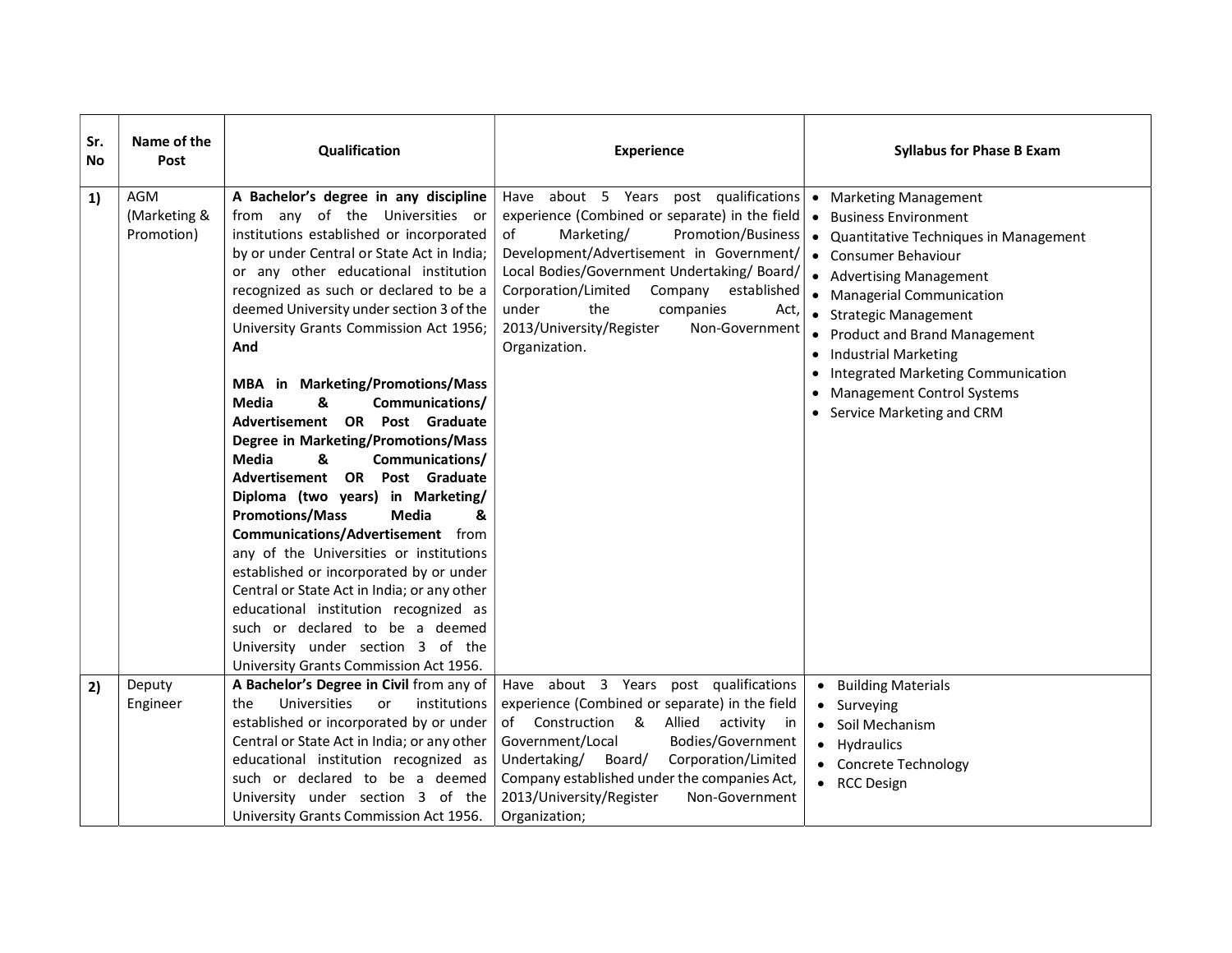| Sr.<br>No. | Name of the<br>Post | Qualification                                                                                                                                                                                                                                                                                                                                                                                                                                                                                                                                                                                                                                                                                                                                                                                                                                                    | <b>Experience</b>                                                                                                                                                                                                                                                                                                    | <b>Syllabus for Phase B Exam</b>                                                                                                                                                                                                                                                                                                                                                                                                                                                                                                                                                                                                                                                                                                                                                                                                                                                                                                                                                                                                                                                                                                                                           |
|------------|---------------------|------------------------------------------------------------------------------------------------------------------------------------------------------------------------------------------------------------------------------------------------------------------------------------------------------------------------------------------------------------------------------------------------------------------------------------------------------------------------------------------------------------------------------------------------------------------------------------------------------------------------------------------------------------------------------------------------------------------------------------------------------------------------------------------------------------------------------------------------------------------|----------------------------------------------------------------------------------------------------------------------------------------------------------------------------------------------------------------------------------------------------------------------------------------------------------------------|----------------------------------------------------------------------------------------------------------------------------------------------------------------------------------------------------------------------------------------------------------------------------------------------------------------------------------------------------------------------------------------------------------------------------------------------------------------------------------------------------------------------------------------------------------------------------------------------------------------------------------------------------------------------------------------------------------------------------------------------------------------------------------------------------------------------------------------------------------------------------------------------------------------------------------------------------------------------------------------------------------------------------------------------------------------------------------------------------------------------------------------------------------------------------|
| 3)         | AGM<br>(Finance)    | A bachelor's degree in B. Com/BBA<br>Hons. in Finance from any of the<br>Universities or institutions established or<br>incorporated by or under Central or State<br>Act in India; or any other educational<br>institution recognized as such or<br>declared to be a deemed University<br>under section 3 of the University Grants<br>Commission Act 1956; and<br><b>Chartered</b><br>MBA<br>in<br><b>Finance</b><br>OR.<br>Accountant/ICWA OR Post Graduate<br>Degree in Finance/ Accounts OR Post<br>Graduate Diploma (Two Years) in<br>Finance/ Accounts from any of the<br>Universities or institutions established or<br>incorporated by or under Central or State<br>Act in India; or any other educational<br>institution recognized as such or<br>declared to be a deemed University<br>under section 3 of the University Grants<br>Commission Act 1956. | Have about 5 Years post qualifications<br>experience (Combined or separate) in the field<br>of Finance/Accounts in Government/Local<br>Bodies/<br>Government<br>Undertaking/Board/Corporation/Limited<br>Company established under the companies Act,<br>2013/University/Register<br>Non-Government<br>Organization. | Financial Accounting / Corporate Accounting<br>Business Laws/Corporate Laws with emphasis on<br>Companies Act 2013<br>Income Tax Law and Practice/Corporate Tax<br>$\bullet$<br><b>Planning/Indirect Taxes</b><br><b>Cost Accounting</b><br>$\bullet$<br>Auditing with special emphasis on accounting<br>$\bullet$<br>standards<br>Preparation of salary and staff related payment<br>$\bullet$<br>Processing the proposal of<br>$\bullet$<br>procurement (Capital/Revenue<br>Nature) Opening of LC/Paymentof<br>Engineering/works bills<br>Working knowledge of Tendering procedures<br>$\bullet$<br>Knowledge of Tally<br>$\bullet$<br>Ind AS /latest changes in Ind AS, Lease<br>Accounting<br>Deferred Revenue, Expenditure-Its nature &<br>treatment in accounts.<br>Treatment of Govt. grant in Accounts<br>$\bullet$<br>Deferred tax assets/Liabilities<br>$\bullet$<br>Prior period items and its treatment in accounts.<br>$\bullet$<br>Rules applicable to MSME sector<br>$\bullet$<br>Escrow Account, LC/revolving LC<br>$\bullet$<br>IDC/capitalization of expenses<br>$\bullet$<br>Corporate Governance, Important Co. Act terms<br>٠<br><b>GST Questions</b> |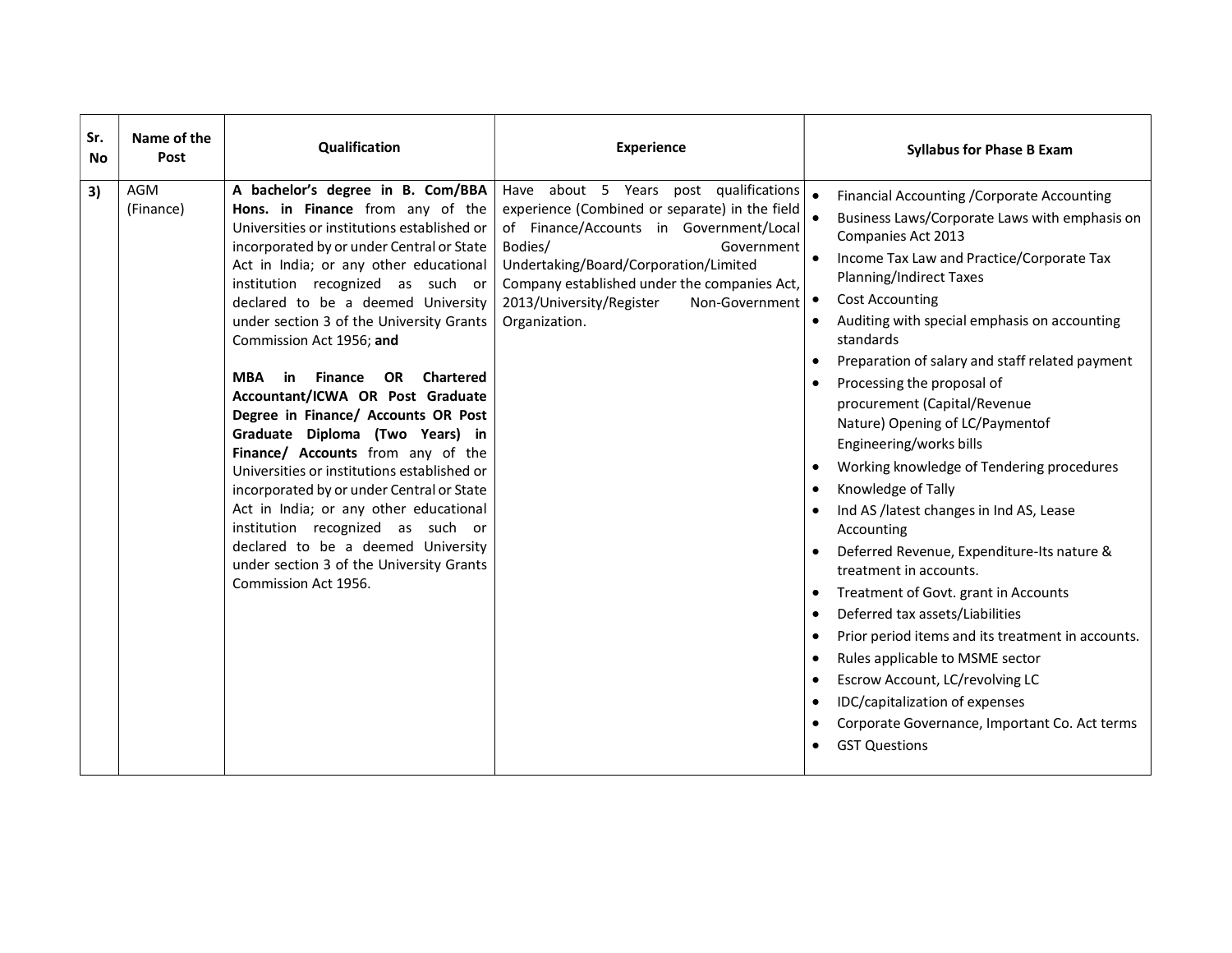| Sr.<br>Name of the<br>Qualification<br><b>Experience</b><br>Post<br>No                                                                                                                                                                                                                                                                                                                                                                                                                                                                                                                                                                                                                                                                                                                                                                                                                                                                                                                                                                                                                                                                                                                                                                                                                                                                                | <b>Syllabus for Phase B Exam</b>                                                                                                                                                                                                                                                                                                                                                                                                                                                                                                                                                                                                                   |
|-------------------------------------------------------------------------------------------------------------------------------------------------------------------------------------------------------------------------------------------------------------------------------------------------------------------------------------------------------------------------------------------------------------------------------------------------------------------------------------------------------------------------------------------------------------------------------------------------------------------------------------------------------------------------------------------------------------------------------------------------------------------------------------------------------------------------------------------------------------------------------------------------------------------------------------------------------------------------------------------------------------------------------------------------------------------------------------------------------------------------------------------------------------------------------------------------------------------------------------------------------------------------------------------------------------------------------------------------------|----------------------------------------------------------------------------------------------------------------------------------------------------------------------------------------------------------------------------------------------------------------------------------------------------------------------------------------------------------------------------------------------------------------------------------------------------------------------------------------------------------------------------------------------------------------------------------------------------------------------------------------------------|
| AGM (Skill)<br>A Bachelor's degree in any discipline  <br>Have about 5 Years post qualifications<br>4)<br>experience (Combined or separate) in the field<br>from any of the Universities or<br>institutions established or incorporated<br>Skill<br>Development/Human<br>of<br>Resource/<br>by or under Central or State Act in India;<br>Marketing<br>in<br>Government/<br>Local<br>or any other educational institution<br>Bodies/Government<br>Undertaking/<br>Systems<br>recognized as such or declared to be a<br>Board/Corporation/<br>Limited<br>Company<br>deemed University under section 3 of the<br>established<br>under<br>companies<br>the<br>Act,<br>University Grants Commission Act 1956;<br>2013/University/ Register Non-Government<br>Organization.<br>And<br><b>MBA/Post Graduate Degree in business</b><br>Behaviour<br>Administration or Management/ Post<br>Graduate Diploma (Two years) in<br>Effectiveness<br>Administration<br><b>business</b><br>or<br><b>Management</b> from any of<br>the<br>Universities or institutions established or<br>incorporated by or under Central or State<br><b>Effectiveness</b><br>Act in India; or any other educational<br>institution recognized as such or<br>declared to be a deemed University<br>under section 3 of the University Grants<br>Commission Act 1956.<br>Responsibility | • Human Resource Management<br>• Human Resource Planning<br>• Recruitment & Selection<br>• Human Resource Development: Strategies and<br>• Performance Management & Appraisal<br>• Training and Development<br>• Rewards & Recognition<br>• Management Process and Organizational<br>• Management of Change and Organization<br>• Managing Interpersonal and Group Processes<br>• Emotional Intelligence and Managerial<br>• Conflict Management<br>• Grievance Management<br>• Cross Cultural and Global Management<br>• Business Ethics, Corporate Governance & Social<br>• Understanding Society and Social Structure<br>• Managerial Economics |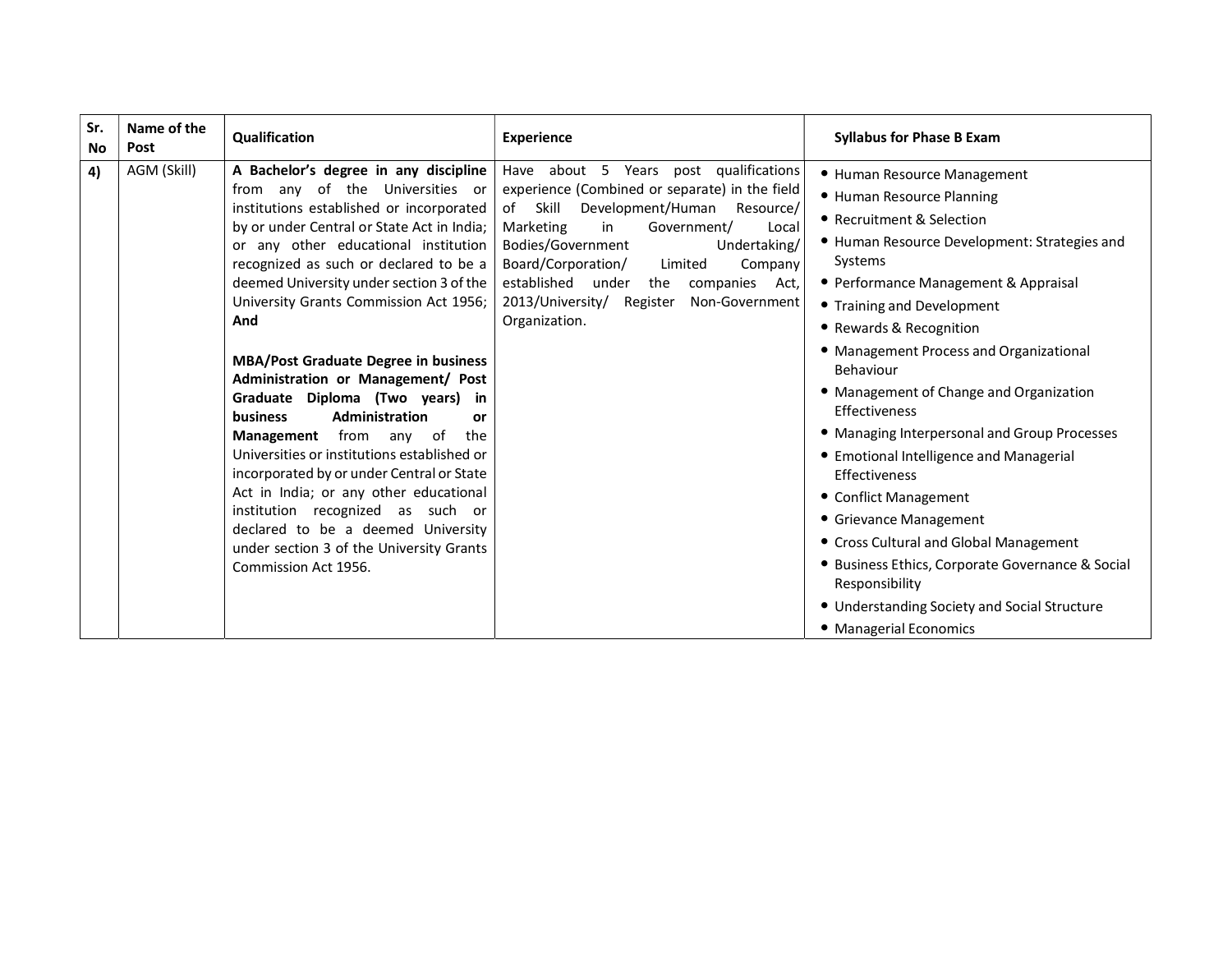| Sr.<br>No. | Name of the<br>Post | Qualification                                                                                                                                                                                                                                                                                                                                                                                                                                                                                                                                                                                                                                                                                                                                                                                                                               | <b>Experience</b>                                                                                                                                                                                                                                                                                                  | <b>Syllabus for Phase B Exam</b>                                                                                                                                                                                                                                                                                                                                                                                                                   |
|------------|---------------------|---------------------------------------------------------------------------------------------------------------------------------------------------------------------------------------------------------------------------------------------------------------------------------------------------------------------------------------------------------------------------------------------------------------------------------------------------------------------------------------------------------------------------------------------------------------------------------------------------------------------------------------------------------------------------------------------------------------------------------------------------------------------------------------------------------------------------------------------|--------------------------------------------------------------------------------------------------------------------------------------------------------------------------------------------------------------------------------------------------------------------------------------------------------------------|----------------------------------------------------------------------------------------------------------------------------------------------------------------------------------------------------------------------------------------------------------------------------------------------------------------------------------------------------------------------------------------------------------------------------------------------------|
| 5)         | AGM (Event)         | A Bachelor's degree in any discipline<br>from any of the Universities or<br>institutions established or incorporated<br>by or under Central or State Act in India;<br>or any other educational institution<br>recognized as such or declared to be a<br>deemed University under section 3 of the<br>University Grants Commission Act 1956;<br>and<br><b>Management/Post</b><br><b>MBA</b><br>Event<br>-in<br>Graduate<br>Event<br><b>Degree</b><br>in.<br>Management/Post Graduate Diploma (1<br>year) in Event Management from any of<br>Universities<br>institutions<br>the<br>or<br>established or incorporated by or under<br>Central or State Act in India; or any other<br>educational institution recognized as<br>such or declared to be a deemed<br>University under section 3<br>of the<br>University Grants Commission Act 1956. | Have about 5 Years post qualifications<br>experience (Combined or separate) in the field<br>of Event Managementin Government/ Local<br>Bodies/ Government Undertaking/ Board<br>/Corporation/Limited Company established<br>under the companies Act, 2013/University/<br>Register Non-Government Organization; and | • Safety and fire fighting practice<br>• Time Management<br>• Stress Management<br>• Listening comprehension and Public speaking<br>• Planning, Scheduling and Organising<br>• Team Building & Work Distribution<br>• Conduction of the Event<br>• Event Planning<br>• Costing & Budgeting<br>• Business Communication<br>• Hospitality & F&B<br>• Team Management<br>• Public Relations<br>• Sponsorship & Endorsement<br>• Event Design & Themes |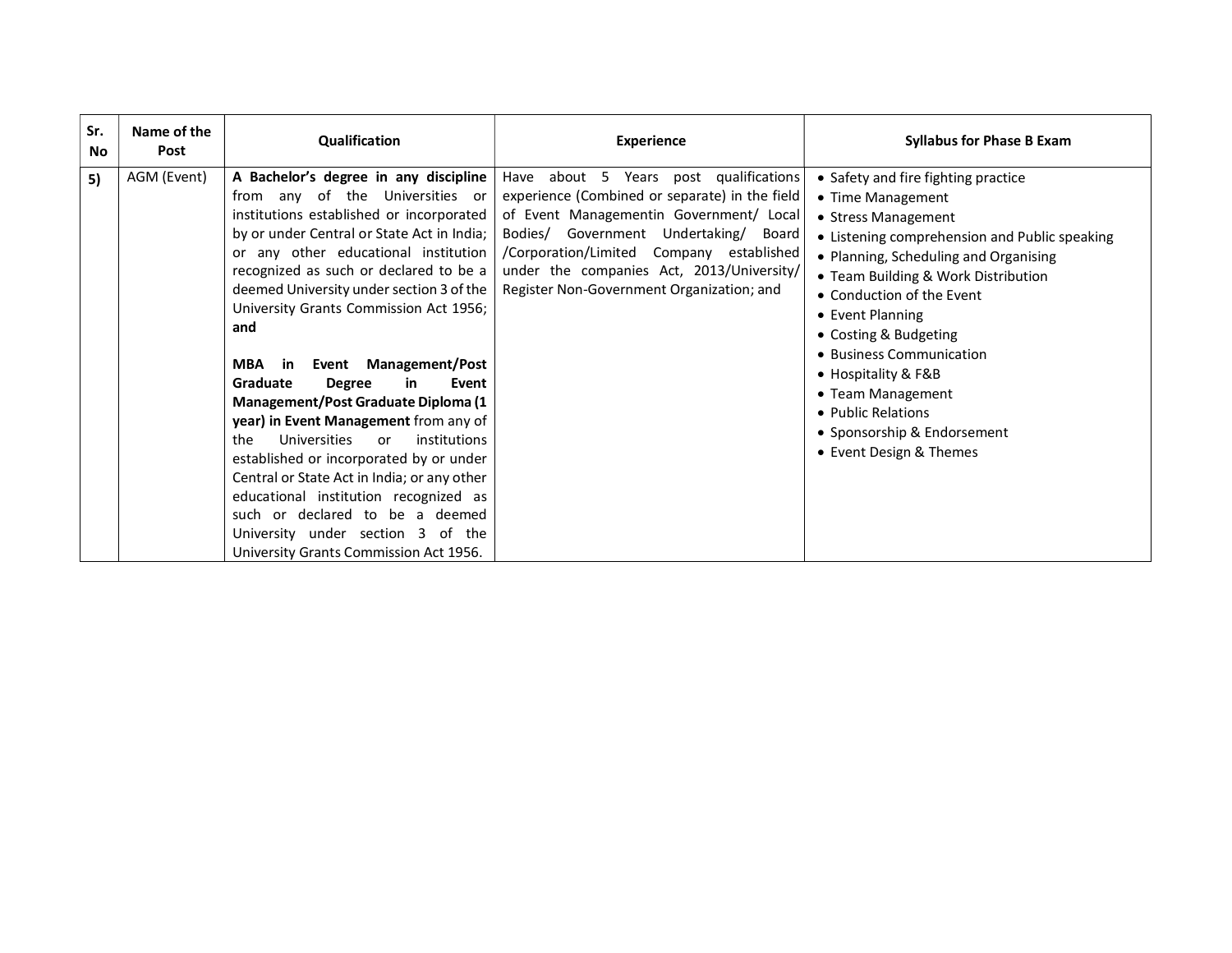| Sr.<br><b>No</b> | Name of the<br>Post | Qualification                                                                                                                                                                                                                                                                                                                                                                                                                                                                                                                                                                                                                                                                                                                                                                                                                                     | <b>Experience</b>                                                                                                                                                                                                                                                                                                                       | <b>Syllabus for Phase B Exam</b>                                                                                                                                                                                                                                                                                                                                                                                                                                                                                                                                                                                                                                                                                                                                                                                                                                                                                                                                                                                                                                     |
|------------------|---------------------|---------------------------------------------------------------------------------------------------------------------------------------------------------------------------------------------------------------------------------------------------------------------------------------------------------------------------------------------------------------------------------------------------------------------------------------------------------------------------------------------------------------------------------------------------------------------------------------------------------------------------------------------------------------------------------------------------------------------------------------------------------------------------------------------------------------------------------------------------|-----------------------------------------------------------------------------------------------------------------------------------------------------------------------------------------------------------------------------------------------------------------------------------------------------------------------------------------|----------------------------------------------------------------------------------------------------------------------------------------------------------------------------------------------------------------------------------------------------------------------------------------------------------------------------------------------------------------------------------------------------------------------------------------------------------------------------------------------------------------------------------------------------------------------------------------------------------------------------------------------------------------------------------------------------------------------------------------------------------------------------------------------------------------------------------------------------------------------------------------------------------------------------------------------------------------------------------------------------------------------------------------------------------------------|
| 6)               | DM (Finance)        | A Bachelor's degree in B.Com/BBA<br>Hons. in Finance from any of the<br>Universities or institutions established or<br>incorporated by or under Central or State<br>Act in India; or any other educational<br>institution recognized as such or<br>declared to be a deemed University<br>under section 3 of the University Grants<br>Commission Act 1956; and<br>MBA in Finance<br><b>Chartered</b><br>OR<br>Accountant/ICWA OR Post Graduate<br>Degree in Finance/ Accounts OR Post<br>Graduate Diploma (Two Years) in<br>Finance/ Accounts from any of the<br>Universities or institutions established or<br>incorporated by or under Central or State<br>Act in India; or any other educational<br>institution recognized as such or<br>declared to be a deemed University<br>under section 3 of the University Grants<br>Commission Act 1956. | Have about 3 Years post qualifications<br>experience (Combined or separate) in the field<br>ofFinance/ Accounts in Government/ Local<br>Bodies/<br>Government<br>Undertaking/Board/<br>Corporation/Limited<br>Company<br>established<br>under<br>the<br>companies<br>Act,<br>2013/University/Register<br>Non-Government<br>Organization | Financial Accounting / Corporate Accounting<br>Business Laws/Corporate Laws with emphasis on<br>Companies Act 2013<br>Income Tax Law and Practice/Corporate Tax<br><b>Planning/Indirect Taxes</b><br><b>Cost Accounting</b><br>$\bullet$<br>• Auditing with special emphasis on accounting<br>standards<br>Preparation of salary and staff related payment<br>Processing the proposal of<br>procurement (Capital/Revenue<br>Nature) Opening of LC/Paymentof<br>Engineering/works bills<br>Working knowledge of Tendering procedures<br>$\bullet$<br>Knowledge of Tally<br>Ind AS /latest changes in Ind AS, Lease<br>Accounting<br>Deferred Revenue, Expenditure-Its nature &<br>treatment in accounts.<br>Treatment of Govt. grant in Accounts<br>$\bullet$<br>Deferred tax assets/Liabilities<br>Prior period items and its treatment in accounts.<br>$\bullet$<br>Rules applicable to MSME sector<br>Escrow Account, LC/revolving LC<br>٠<br>IDC/capitalization of expenses<br>Corporate Governance, Important Co. Act terms<br><b>GST Questions</b><br>$\bullet$ |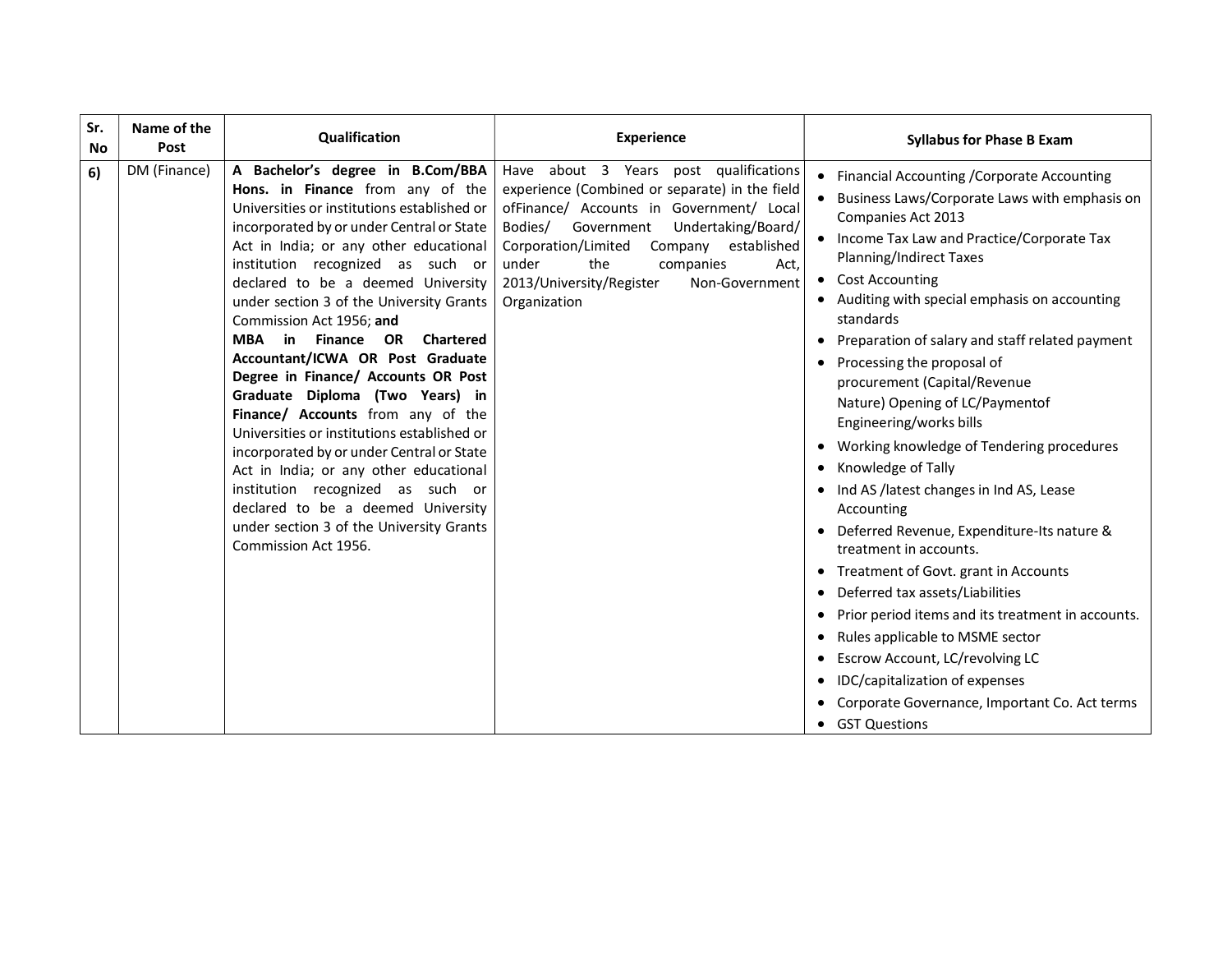| Sr.<br>No. | Name of the<br>Post     | Qualification                                                                                                                                                                                                                                                                                                                                                                                                                                                                                                                                                                                                                                                                                                                                                                                                                                 | <b>Experience</b>                                                                                                                                                                                                                                                                                                                         | <b>Syllabus for Phase B Exam</b>                                                                                                                                                                                                                                                                                                                                                                                                                                                                                                                                                                                                                                                                                                                                                               |
|------------|-------------------------|-----------------------------------------------------------------------------------------------------------------------------------------------------------------------------------------------------------------------------------------------------------------------------------------------------------------------------------------------------------------------------------------------------------------------------------------------------------------------------------------------------------------------------------------------------------------------------------------------------------------------------------------------------------------------------------------------------------------------------------------------------------------------------------------------------------------------------------------------|-------------------------------------------------------------------------------------------------------------------------------------------------------------------------------------------------------------------------------------------------------------------------------------------------------------------------------------------|------------------------------------------------------------------------------------------------------------------------------------------------------------------------------------------------------------------------------------------------------------------------------------------------------------------------------------------------------------------------------------------------------------------------------------------------------------------------------------------------------------------------------------------------------------------------------------------------------------------------------------------------------------------------------------------------------------------------------------------------------------------------------------------------|
| 7)         | <b>DM</b><br>(HR/Admin) | A Bachelor's degree in any discipline<br>from any of the Universities or<br>institutions established or incorporated<br>by or under Central or State Act in India;<br>or any other educational institution<br>recognized as such or declared to be a<br>deemed University under section 3 of the<br>University Grants Commission Act 1956;<br>and<br><b>MBA/Post Graduate Degree in business</b><br>Administration or Management/ Post<br>Graduate Diploma (Two years)<br>in<br>Administration<br><b>business</b><br>or<br>Management from any of<br>the<br>Universities or institutions established or<br>incorporated by or under Central or State<br>Act in India; or any other educational<br>institution recognized as such or<br>declared to be a deemed University<br>under section 3 of the University Grants<br>Commission Act 1956. | Have about 3 Years post qualifications<br>experience (Combined or separate) in the field<br>of Human Resource/ Administration in<br>Government/Local<br>Bodies/<br>Government<br>Undertaking/Board/<br>Corporation/Limited<br>Company established under the companies Act,<br>2013/University/Register<br>Non-Government<br>Organization; | • Human Resource Management<br>• Human Resource Planning<br>• Recruitment & Selection<br>• Human Resource Development: Strategies and<br>Systems<br>• Performance Management & Appraisal<br>• Training and Development<br>• Rewards & Recognition<br>• Organizational Structure Design and Change<br>• Management Process and Organizational<br>Behavior<br>• Management of Change and Organization<br>Effectiveness<br>• Managing Interpersonal and Group Processes<br>• Emotional Intelligence and Managerial<br>Effectiveness<br>• Labour Laws<br>• Conflict Management<br>• Grievance Management<br>• Cross Cultural and Global Management<br>• Business Ethics, Corporate Governance & Social<br>Responsibility<br>• Understanding Society and Social Structure<br>• Managerial Economics |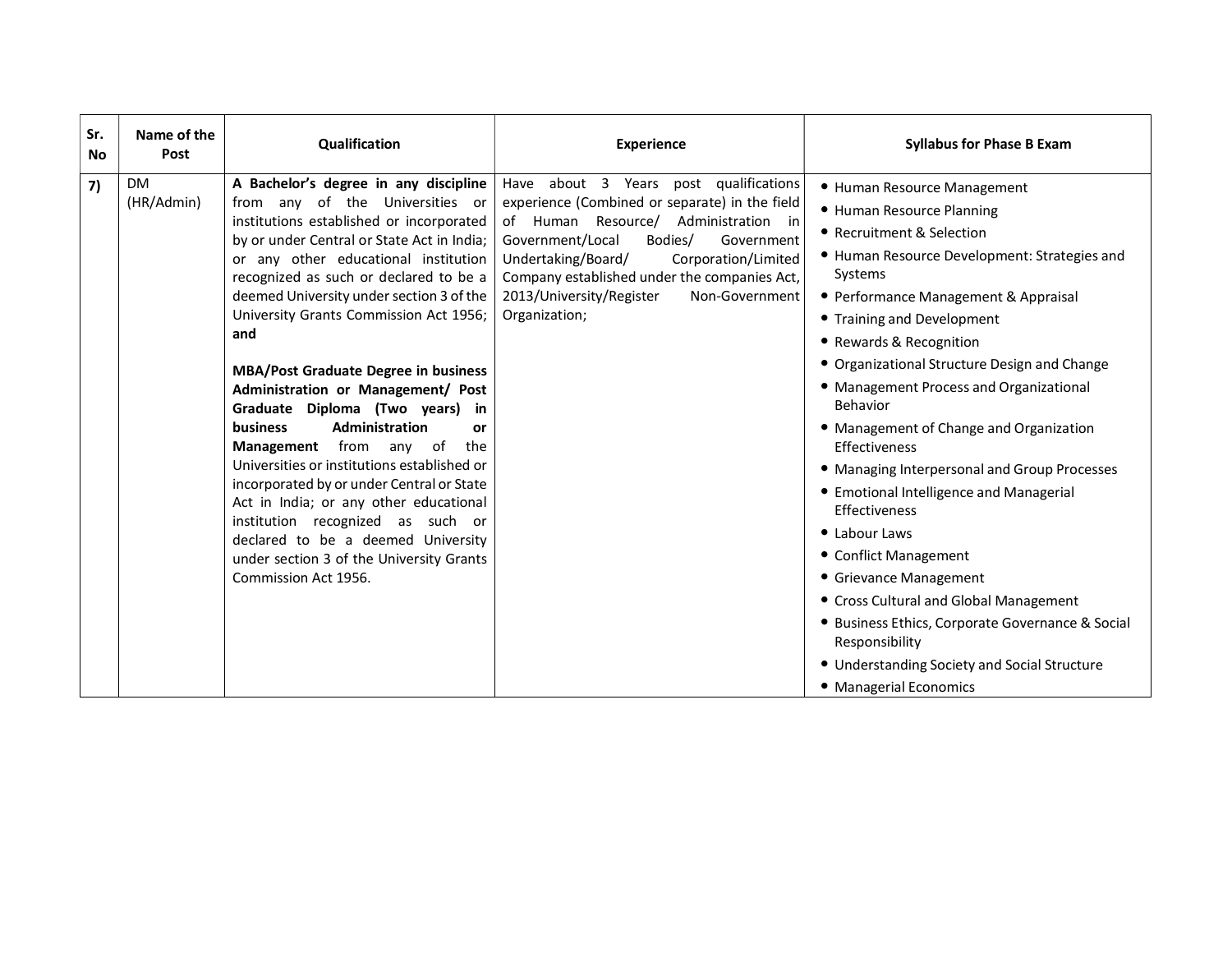| Sr.<br>No | Name of the<br>Post       | Qualification                                                                                                                                                                                                                                                                                                                                                                                                                                                                                                                                                                                                                                                                                                                                                                                                                                                         | <b>Experience</b>                                                                                                                                                                                                                                                                                                                                                           | <b>Syllabus for Phase B Exam</b>                                                                                                                                                                                                                                                                                                                                                                                                                                                                                                                                                                                                                                                                                                                                                                                                                                                                                                                                                                                                                                                                                                                                         |
|-----------|---------------------------|-----------------------------------------------------------------------------------------------------------------------------------------------------------------------------------------------------------------------------------------------------------------------------------------------------------------------------------------------------------------------------------------------------------------------------------------------------------------------------------------------------------------------------------------------------------------------------------------------------------------------------------------------------------------------------------------------------------------------------------------------------------------------------------------------------------------------------------------------------------------------|-----------------------------------------------------------------------------------------------------------------------------------------------------------------------------------------------------------------------------------------------------------------------------------------------------------------------------------------------------------------------------|--------------------------------------------------------------------------------------------------------------------------------------------------------------------------------------------------------------------------------------------------------------------------------------------------------------------------------------------------------------------------------------------------------------------------------------------------------------------------------------------------------------------------------------------------------------------------------------------------------------------------------------------------------------------------------------------------------------------------------------------------------------------------------------------------------------------------------------------------------------------------------------------------------------------------------------------------------------------------------------------------------------------------------------------------------------------------------------------------------------------------------------------------------------------------|
| 8)        | <b>DM</b><br>(Investment) | A Bachelor's degree in B.Com/BBA<br>Hons. in Finance from any of the<br>Universities or institutions established or<br>incorporated by or under Central or State<br>Act in India; or any other educational<br>institution recognized as such or<br>declared to be a deemed University<br>under section 3 of the University Grants<br>Commission Act 1956; and<br><b>Finance</b><br><b>Chartered</b><br>MBA<br>in<br><b>OR</b><br>Accountant/ICWA OR Post Graduate<br>Degree in Finance/ Accounts OR Post<br>Graduate Diploma (Two Years) in<br>Finance/ Accounts from any of the<br>Universities or institutions established or<br>incorporated by or under Central or State<br>Act in India; or any other educational<br>institution recognized as such or<br>declared to be a deemed University<br>under section 3 of the University Grants<br>Commission Act 1956. | Have about 3 Years post qualifications<br>experience (Combined or separate) in the field<br>of Finance/Accounts/ Investment/ Process &<br>Policy Development in Government/Local<br>Bodies/<br>Government<br>Undertaking/<br>Board/Corporation/Limited<br>Company<br>established under the<br>companies Act,<br>2013/University/Register<br>Non-Government<br>Organization; | • Financial Accounting / Corporate Accounting<br>• Business Laws/Corporate Laws with emphasis on<br>Companies Act 2013<br>• Income Tax Law and Practice/Corporate Tax<br><b>Planning/Indirect Taxes</b><br>. Cost Accounting Financial Management with<br>emphasis on evaluation of Projects, fund raising<br>options, working capital management, risk<br>mitigation, strategies in general<br>· Auditing with special emphasis on accounting<br>standards<br>• Fundamentals of investment<br>• Processing the proposal<br>of<br>procurement<br>(Capital/Revenue Nature) Opening of LC/Payment<br>of Engineering/works bills<br>• Knowledge of SAP<br>. Ind AS /latest changes in Ind AS, Lease Accounting<br>· Deferred Revenue, Expenditure-Its nature &<br>treatment in accounts.<br>• Treatment of Govt. grant in Accounts.<br>• Deferred tax assets/Liabilities<br>• Prior period items and its treatment in accounts.<br>• Rules applicable to MSME sector<br>• Escrow Account, LC/revolving LC<br>· Banking/ Financial market terms like MIBOR,<br>MIFOR, REPO Rates etc.<br>• IDC/capitalization of expenses<br>• Corporate Governance, Important Co. Act terms |
|           |                           |                                                                                                                                                                                                                                                                                                                                                                                                                                                                                                                                                                                                                                                                                                                                                                                                                                                                       |                                                                                                                                                                                                                                                                                                                                                                             | • GST Questions                                                                                                                                                                                                                                                                                                                                                                                                                                                                                                                                                                                                                                                                                                                                                                                                                                                                                                                                                                                                                                                                                                                                                          |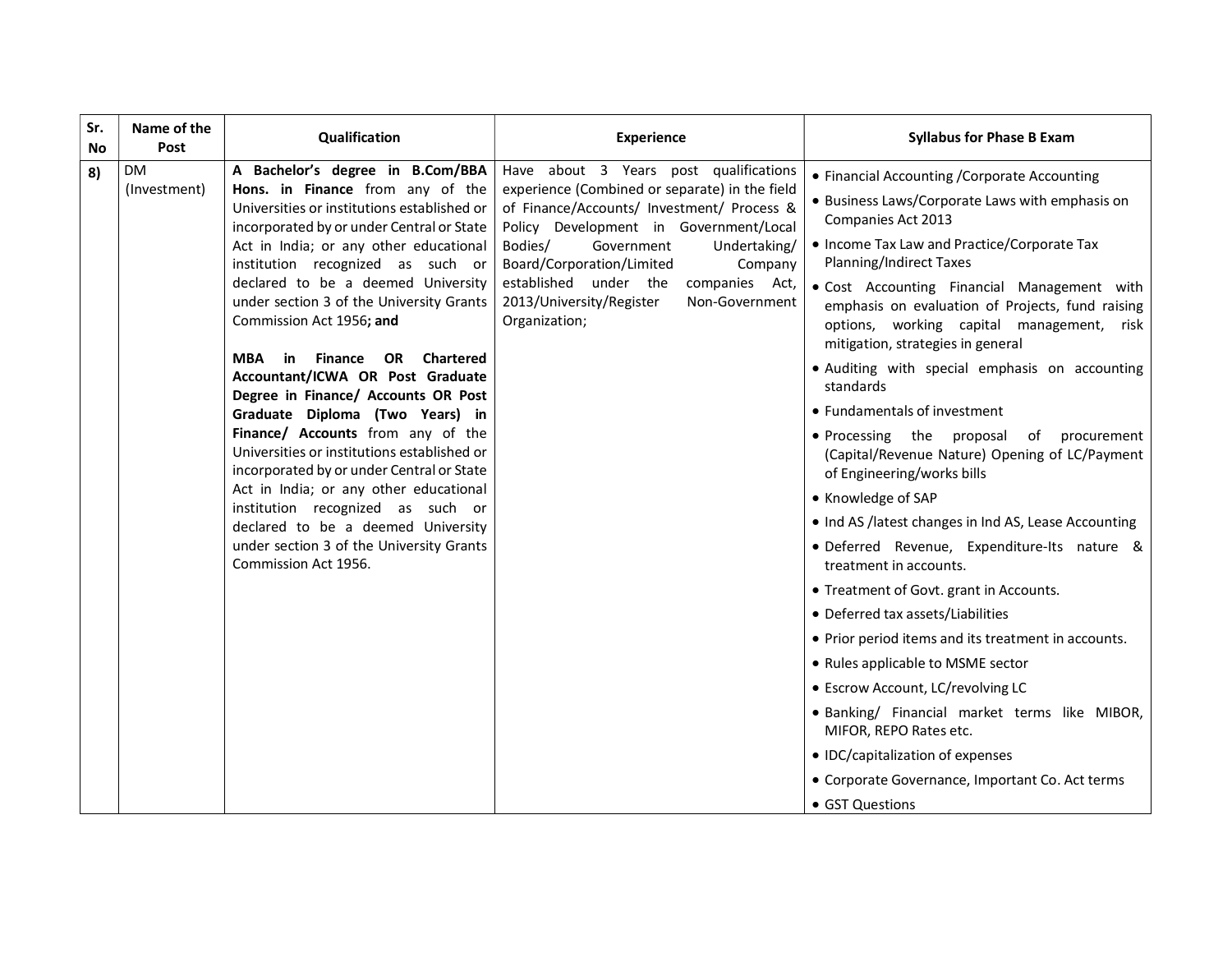| Sr.<br>Name of the<br>Post<br>No | Qualification                                                                                                                                                                                                                                                                                                                                                                                                                                                                                                                                                                                                                                                                                                                                                                                                                           | <b>Experience</b>                                                                                                                                                                                                                                                                                                                                       | <b>Syllabus for Phase B Exam</b>                                                                                                                                                                                                                                                                                                                                                                                                                                                                                                                                                                                                                                                                                              |
|----------------------------------|-----------------------------------------------------------------------------------------------------------------------------------------------------------------------------------------------------------------------------------------------------------------------------------------------------------------------------------------------------------------------------------------------------------------------------------------------------------------------------------------------------------------------------------------------------------------------------------------------------------------------------------------------------------------------------------------------------------------------------------------------------------------------------------------------------------------------------------------|---------------------------------------------------------------------------------------------------------------------------------------------------------------------------------------------------------------------------------------------------------------------------------------------------------------------------------------------------------|-------------------------------------------------------------------------------------------------------------------------------------------------------------------------------------------------------------------------------------------------------------------------------------------------------------------------------------------------------------------------------------------------------------------------------------------------------------------------------------------------------------------------------------------------------------------------------------------------------------------------------------------------------------------------------------------------------------------------------|
| DM (Skill)<br>9)                 | A Bachelor's degree in any discipline<br>from any of the Universities or<br>institutions established or incorporated<br>by or under Central or State Act in India;<br>or any other educational institution<br>recognized as such or declared to be a<br>deemed University under section 3 of the<br>University Grants Commission Act 1956;<br>And<br><b>MBA/Post Graduate Degree in business</b><br>Administration or Management/ Post<br>Graduate Diploma (Two years) in<br>Administration<br><b>business</b><br>or<br>Management from any of the<br>Universities or institutions established or<br>incorporated by or under Central or State<br>Act in India; or any other educational<br>institution recognized as such or<br>declared to be a deemed University<br>under section 3 of the University Grants<br>Commission Act 1956. | Have about 3 Years post qualifications<br>experience (Combined or separate) in the field<br>of Skill Development/ Human Resource/<br>Marketing in Government/Local Bodies/<br>Government<br>Undertaking/<br>Board/Corporation/Limited<br>Company<br>established under the companies Act,<br>2013/University/Register<br>Non-Government<br>Organization. | • Human Resource Management<br>• Human Resource Planning<br>• Recruitment & Selection<br>• Human Resource Development: Strategies and<br>Systems<br>• Performance Management & Appraisal<br>• Training and Development<br>• Rewards & Recognition<br>• Management Process and Organizational<br>Behavior<br>• Management of Change and Organization<br>Effectiveness<br>• Managing Interpersonal and Group Processes<br>• Emotional Intelligence and Managerial<br>Effectiveness<br>• Conflict Management<br>• Grievance Management<br>• Cross Cultural and Global Management<br>• Business Ethics, Corporate Governance & Social<br>Responsibility<br>• Understanding Society and Social Structure<br>• Managerial Economics |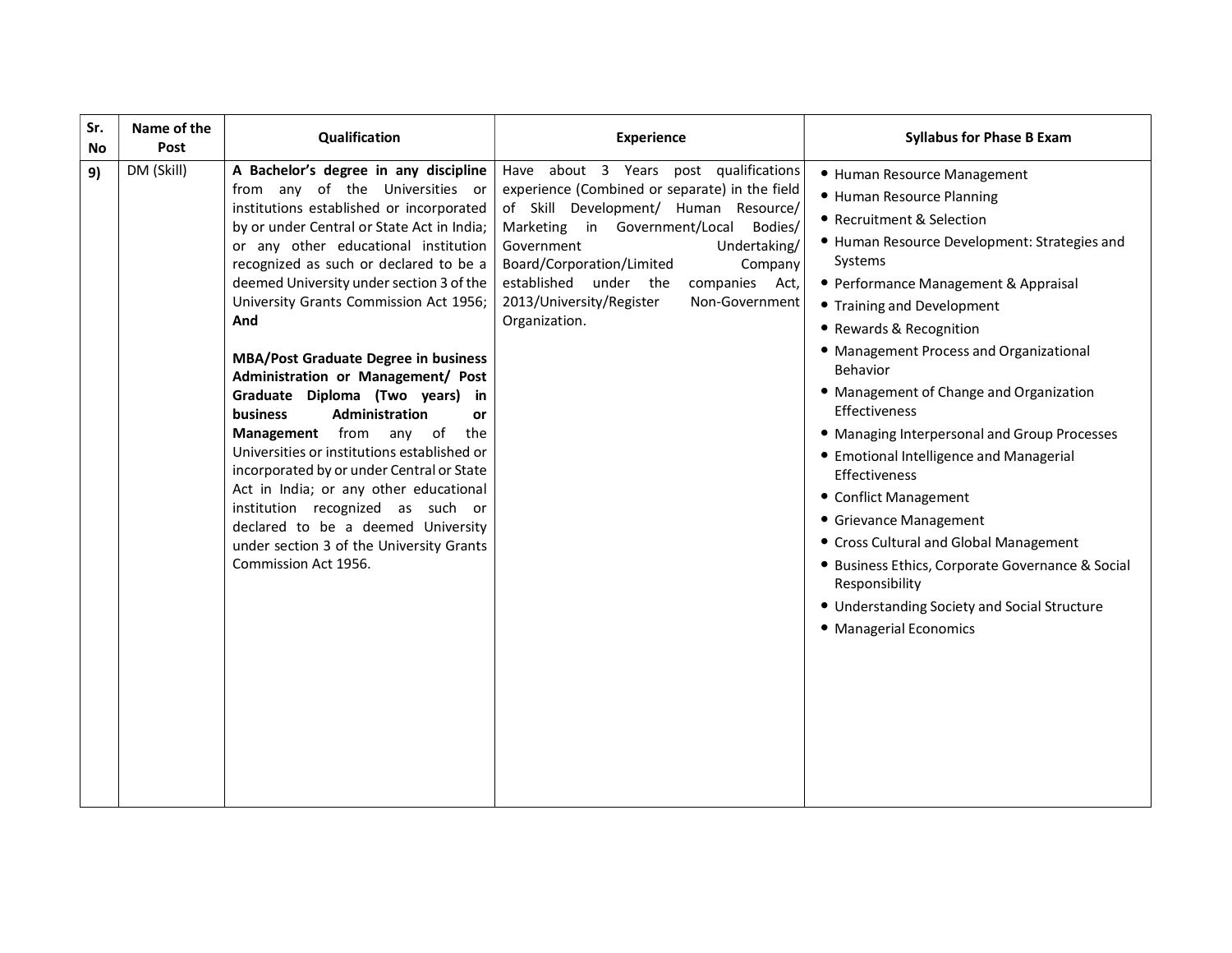| Sr.<br><b>No</b> | Name of the<br>Post | <b>Qualification</b>                                                                                                                                                                                                                                                                                                                                                                                                                                                                                                                                                                                                                                                                                                                                                                                                                                        | <b>Experience</b>                                                                                                                                                                                                                                                                                                                             | <b>Syllabus for Phase B Exam</b>                                                                                                                                                                                                                                                                                                                                                                                                                                                                    |
|------------------|---------------------|-------------------------------------------------------------------------------------------------------------------------------------------------------------------------------------------------------------------------------------------------------------------------------------------------------------------------------------------------------------------------------------------------------------------------------------------------------------------------------------------------------------------------------------------------------------------------------------------------------------------------------------------------------------------------------------------------------------------------------------------------------------------------------------------------------------------------------------------------------------|-----------------------------------------------------------------------------------------------------------------------------------------------------------------------------------------------------------------------------------------------------------------------------------------------------------------------------------------------|-----------------------------------------------------------------------------------------------------------------------------------------------------------------------------------------------------------------------------------------------------------------------------------------------------------------------------------------------------------------------------------------------------------------------------------------------------------------------------------------------------|
| 10)              | DM (PPP)            | A Bachelor's degree in any discipline<br>from any of the Universities or<br>institutions established or incorporated<br>by or under Central or State Act in India;<br>or any other educational institution<br>recognized as such or declared to be a<br>deemed University under section 3 of the<br>University Grants Commission Act 1956;<br>and<br><b>MBA/Post Graduate Degree in business</b><br>Administration or Management/ Post<br>Graduate Diploma (Two years)<br>in<br>Administration<br><b>business</b><br><b>or</b><br><b>Management</b> from any of<br>the<br>Universities or institutions established or<br>incorporated by or under Central or State<br>Act in India; or any other educational<br>institution recognized as such or<br>declared to be a deemed University<br>under section 3 of the University Grants<br>Commission Act 1956. | about 3 Years post qualifications<br>Have<br>experience (Combined or separate) in the field<br>of Administration/ Finance in Government/<br>Local Bodies/ Government Undertaking/Board/<br>Corporation/Limited Company<br>established<br>the<br>2013/<br>under<br>companies<br>Act,<br>University/Register<br>Non-Government<br>Organization. | Concept & Definition<br>٠<br>Origin & Evaluation<br>• Types of PPP Model<br>• Service Contract & Management Contract<br>• Turnkey Contract<br>• Afterimage / Lease<br>• Concessions<br><b>Private Finance Initiative</b><br><b>Operation and Maintenance</b><br>Types of BOT Model<br>$\bullet$<br>Selection of PPP Model<br>Phases for implementation of PPP Projects<br>٠<br>Where PPP can be suitable<br>Parties involved in PPP Projects<br>$\bullet$<br><b>Government Funding</b><br>$\bullet$ |